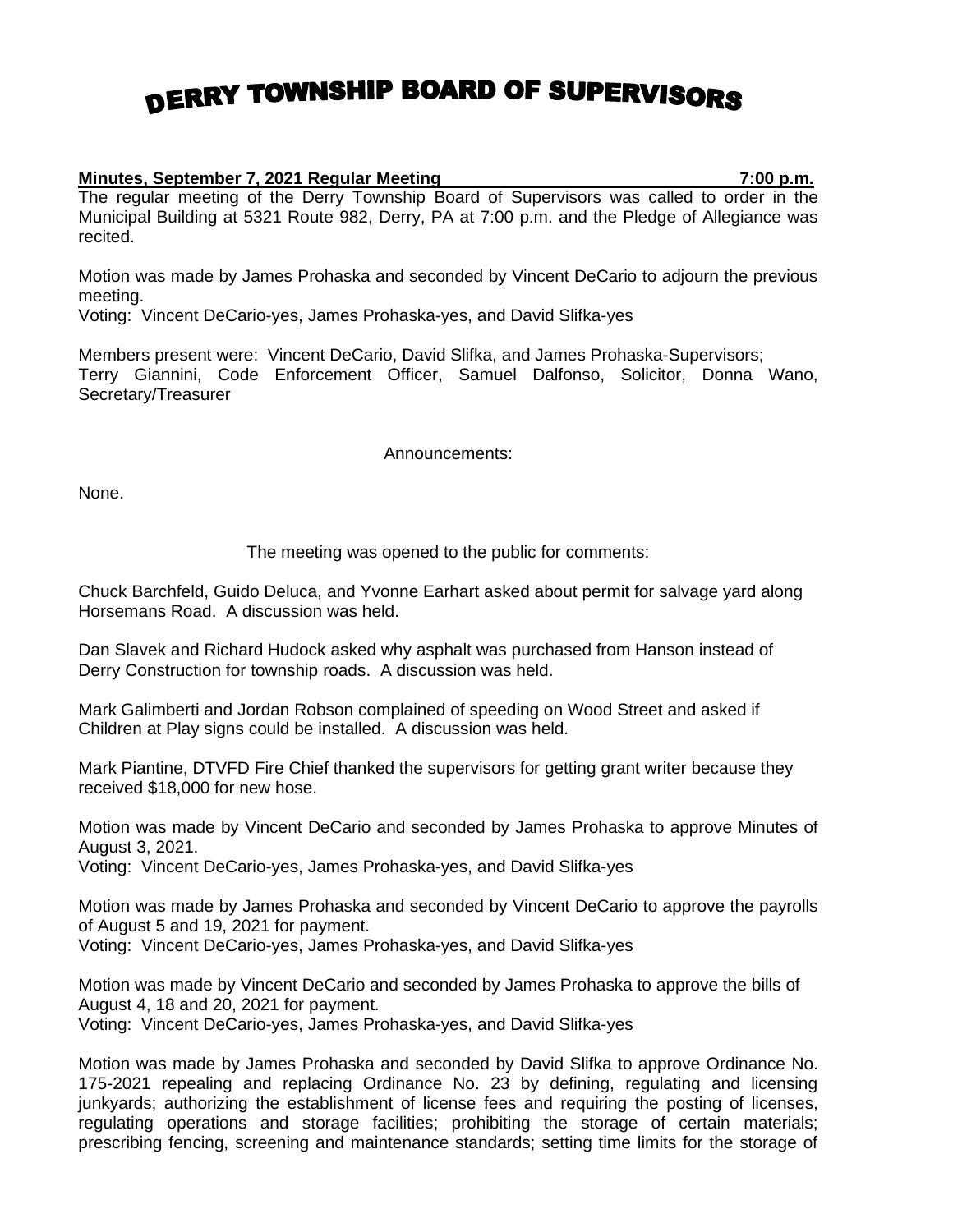certain materials and for compliance herewith; authorizing inspections by designated officials; providing certain exceptions for pre-existing junkyards; and prescribing remedies and penalties for violation.

Voting: Vincent DeCario-no, James Prohaska-yes, and David Slifka-yes

Motion was made by Vincent DeCario and seconded by James Prohaska to approve Resolution No. 606-2021 increasing the indebtedness of the Township of Derry, Westmoreland County, by the issue of a general obligation note in the amount of \$75,000.00 for the purchasing a Ford F600 from Woltz and Wind Ford in the amount of \$103,709.00 at COSTARS pricing.

Voting: Vincent DeCario-yes, James Prohaska-yes, and David Slifka-yes

Motion was made by James Prohaska and seconded by Vincent DeCario to approve the purchase of a Ford F550 from Woltz and Wind Ford in the amount of \$101,145.00 at COSTARS pricing.

Voting: Vincent DeCario-yes, James Prohaska-yes, and David Slifka-yes

Motion was made by Vincent DeCario and seconded by James Prohaska to advertise for sale to the highest bidder the following: 2 – Mack Tanden Trucks (1989 & 1990); 1 – Interstate Tile Back Trailer (1996); and 2 – Huber Steel Wheel Rollers.

Voting: Vincent DeCario-yes, James Prohaska-yes, and David Slifka-yes

Motion was made by James Prohaska and seconded by Vincent DeCario to approve extending the Agreement with Derry Stone and Lime Company to use closed portion of T671 – Ankney Road from its intersection with Pizza Barn Road in an easterly direction for .6 miles for an additional 2 years with an option to extend a third year if needed, pursuant to Section 2308 of the Second Class Township Code, 53 P.S. §67308.

Voting: Vincent DeCario-yes, James Prohaska-yes, and David Slifka-yes

Motion was made by Vincent DeCario and seconded by James Prohaska to approve the 2021 Minimum Municipal Obligation (MMO) for the pension plan.

Voting: Vincent DeCario-yes, James Prohaska-yes, and David Slifka-yes

Motion was made by James Prohaska and seconded by Vincent DeCario to approve the Koestler Lot 3 Development Plan on 27<sup>th</sup> Street contingent upon the approval of the Westmoreland County Department of Planning.

Approval of this plan does not constitute acceptance of the streets as dedicated and laid out on said plan until they are developed to the Township's specifications at which time formal written notice of acceptance of dedication will be delivered by the Derry Township Board of Supervisors to the developer.

Voting: Vincent DeCario-yes, James Prohaska-yes, and David Slifka-yes

Motion was made by Vincent DeCario and seconded by James Prohaska to approve the Varner Subdivision on Gray Station Road contingent upon the approval of the Westmoreland County Department of Planning:

Approval of this plan does not constitute acceptance of the streets as dedicated and laid out on said plan until they are developed to the Township's specifications at which time formal written notice of acceptance of dedication will be delivered by the Derry Township Board of Supervisors to the developer.

Voting: Vincent DeCario-yes, James Prohaska-yes, and David Slifka-yes